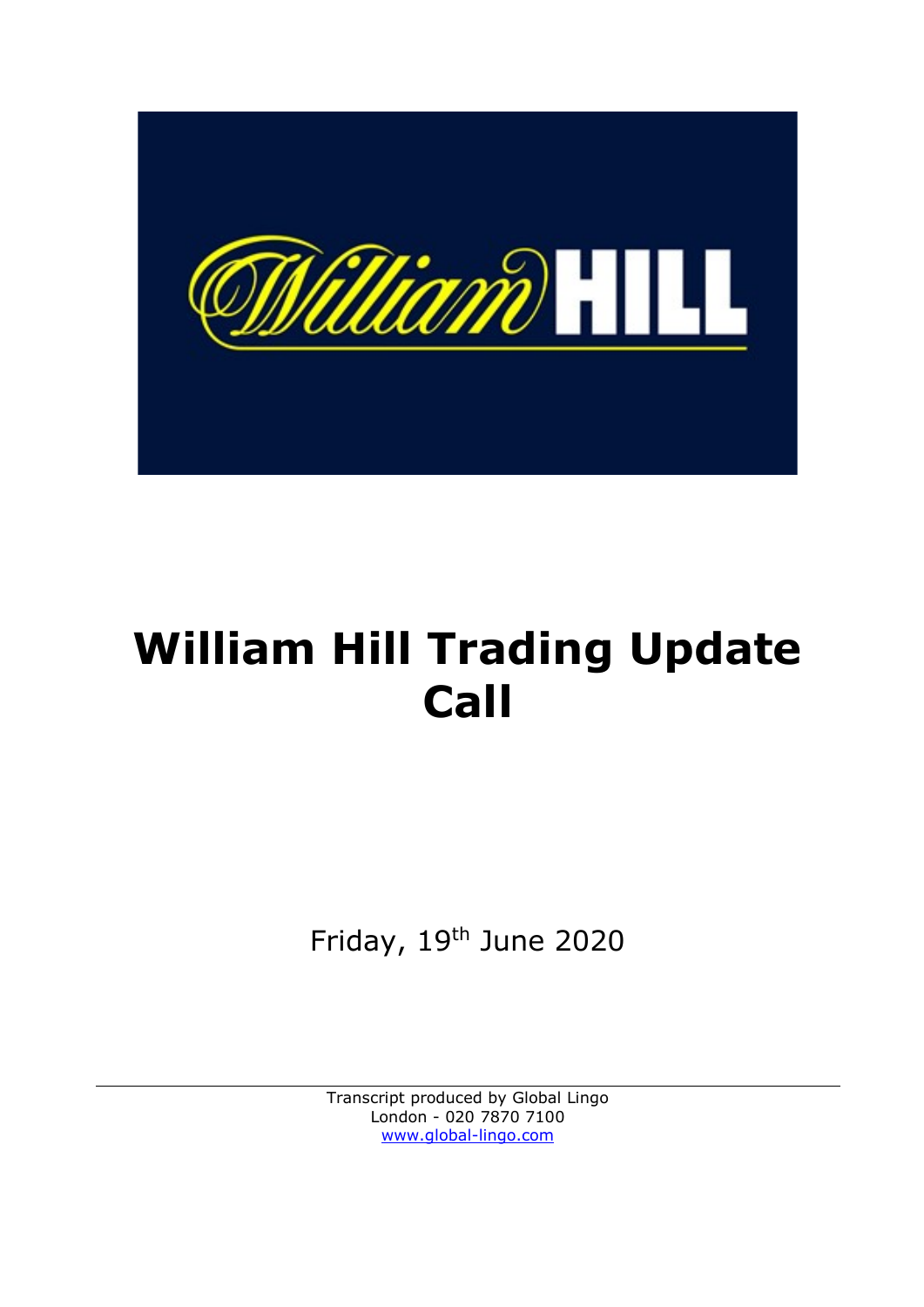# Introduction

Ulrik Bengtsson

CEO, William Hill

Good morning, everyone, and thank you for joining us on this extra trading call. It has been a very busy few weeks on several fronts, and we wanted to bring you up to speed on what we have been up to.

Since we last updated you about a month ago, obviously sport has started to return. We have better visibility on the sporting calendar. Our retail estate has reopened this week in the UK, and we have moved materially with our products, and of course we have recapitalised the balance sheet.

As a result of these actions and the strong product improvements we have made, we have been pushing through and we have put the Group in a strong footing to trade through this period of disruption. The strengthening of our balance sheet will support our market-leading position in the US and make sure we can capitalise on the opportunities that lies ahead in the US.

Matt will take you through the recent trading and we will be happy to take your questions. And then I will be back in a short while to talk a little bit about some of the details on our product development. Over to you, Matt.

## Financial Review

## Matt Ashley

## CFO, William Hill

Good morning. Thanks Ulrik. Three items I would like to update you on today. Give you a trading update, give you an update on the VAT refund, and finally, talk about the placing outcome.

## Trading

So with respect to trading, I would like just to say how pleased we have been with our activity over the last six weeks. Two observations. The first, our performance through COVID has been much better than our original expectations. Two, our business is now recovering very quickly and we have seen a phenomenal pick-up in activity as sports has resumed.

Our US business, where we operate online in four states, has traded well, despite the lack of mainstream sports. NASCAR, UFC among others sports like table tennis have proved very popular, and revenues are approximately 40% of normal levels. And our UK and international online business is almost back to 2019 levels.

To give there some colour, when there were no major sports being played in Europe, we saw staking at about 30% of normal levels with our customers follow table tennis and Belarusian football. And Bundesliga returned and we saw staking returns to around 50%. The recent return of English horse racing means we are now seeing staking at more than 70% and the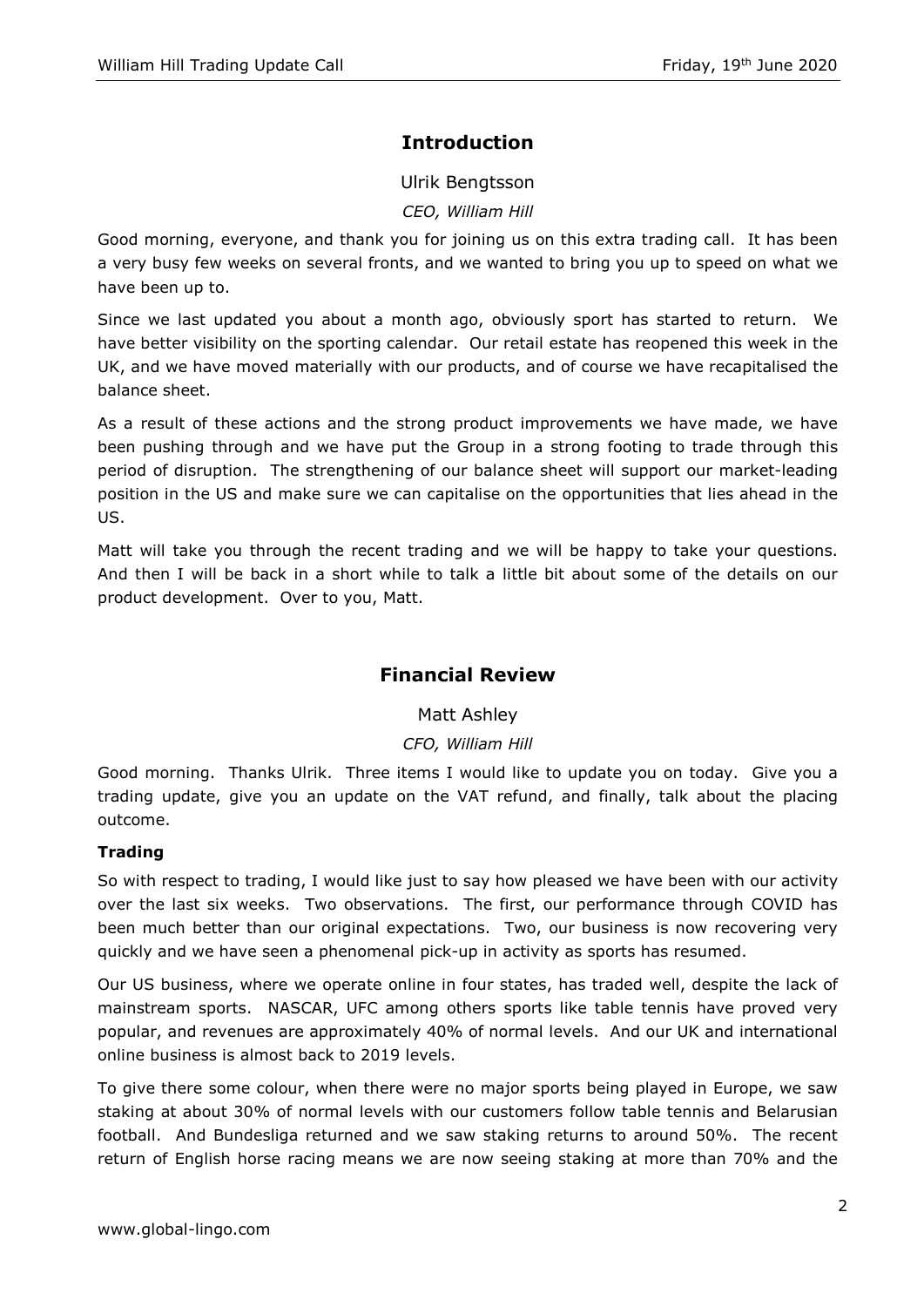Premier League of course returns to-date. So we are confident that that will take online volumes back towards pre-crisis levels.

The UK retail business opened this week with encouraging footfall and we have Ascot and the Premier League, so the timing could not be better.

## Gaming

With respect to gaming, both UK and international are trading well. UK gaming is benefited from the rotations to gaming during lockdown that you are familiar with by now. But in addition to that, we are seeing benefit of the product launches we have been pushing and improvements that are really starting to gain traction.

## Cash

Previously, we have talked about cash burn, but in the next few weeks we should have a line of sight to cash generation with the improvement in trading flow through to the bottom line.

## Vat

Turning to the VAT update, another development since we last spoke to you is our claims. So we had time now to forensically examine the support for the VAT refund and we have also established that it will be subject to a low-rated corporation than we had originally anticipated. So we now expect the refund to be roughly equivalent to the 2020 bonds that we just repaid of £200 million.

## Balance sheet

There is no question we have done everything we can to strengthen our balance sheet and protect our liquidity. But to be absolutely sure we can take advantage of the growth opportunities available to us, in particular the US, we needed to increase our financial flexibility, which leads me to our placing.

You will have seen this morning, we successfully raised £224 million from an equity placing. We believe our optimal capital structure is at gearing level of one to two times EBITDA. Together with the VAT refund, the proceeds of the placing will help us achieve it in the medium term. We have kicked the tyres on our growth ambitions and we are confident we can deliver this level of gearing in the medium term even in our downside scenario.

We now have a balance sheet that is sufficiently strengthen to withstand potential adverse regulations and a slow recovery in the UK and US, whilst still having the flexibility to deliver our US growth plans. So to put some colour on those, I would like to hand back to Ulrik.

## Operational Overview

### Ulrik Bengtsson

### CEO, William Hill

Thank you, Matt. Well, as I said, it has been a very busy few weeks for the company. We responded to the changes brought on by the COVID pandemic and we continue to drive forward with their price developments across the Group and we have strengthened the balance sheet.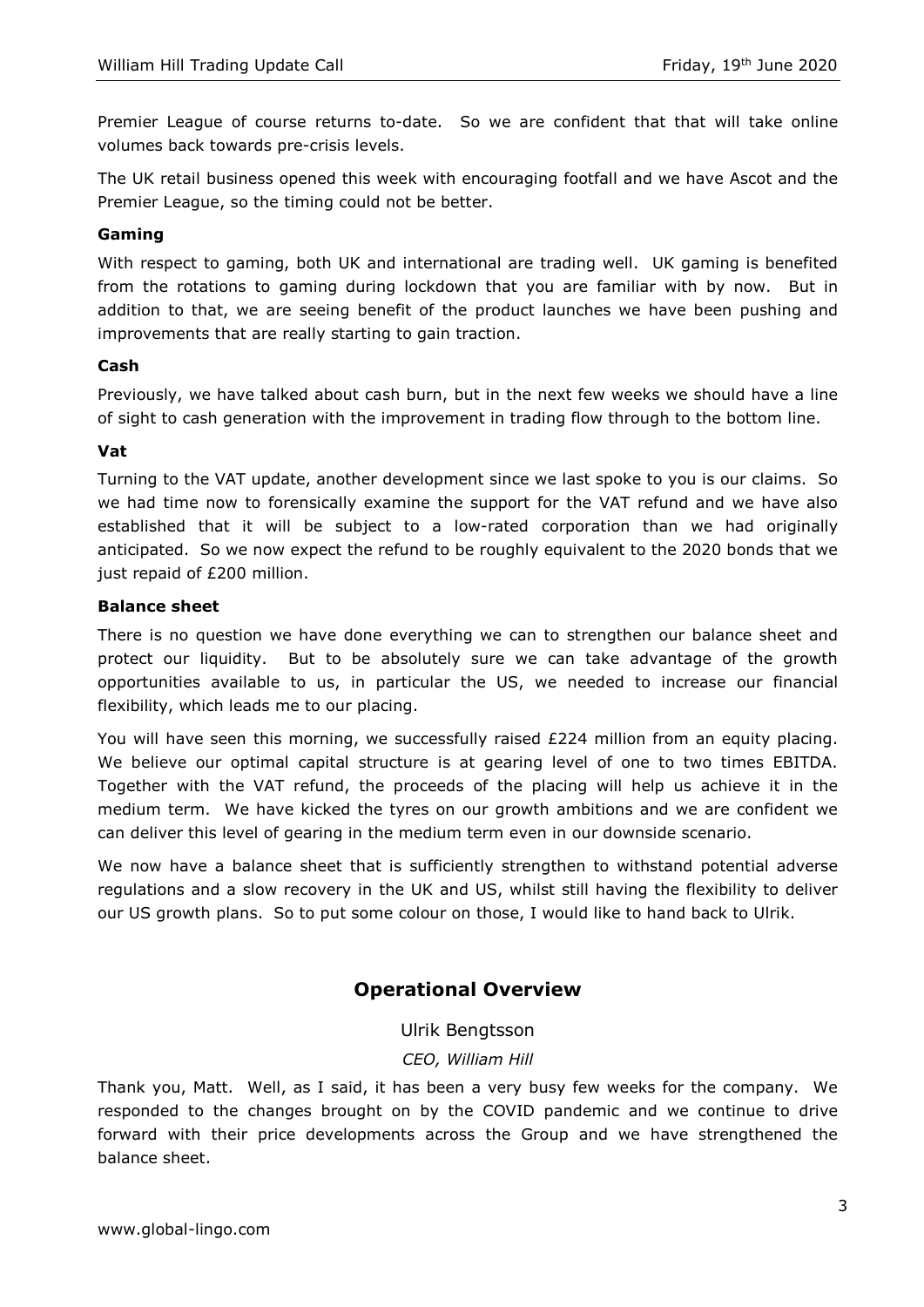Now we have really busy times ahead. We are going to build on our market-leading position in the US to capitalise on the rapid growth opportunities that we see in that market.

## Sports betting

Sports betting, and in particularly, wagering for mobile, has quickly become one of the hottest trends in the US. And we have the longest history of delivery in the US. We take more than half of our wages via mobile devices. And in 2019, one in every four bets was placed with William Hill. That gives us 25% national market share and makes us America's number one sportsbook.

## Product

One thing that I always said that William Hill needed to do when I took over the role is to get product right. And that is what we have been doing during lockdown. We really used this time wisely to do a new [inaudible] our product development and we are in a much stronger position now than when we came into COVID situation.

## Key deliverables

I wanted to talk you through some of the key deliverables that we have in working on throughout this period and we will deploy in the next few months over the summer, particularly for the US business.

So first of all, we have done the CBS exploration[?]. As you know, we did the CBS deal broadcasting second biggest sports broadcasting asset in the US. So we have done the integration during this period with their broadcasting assets, the digital assets and their fantasy database to be able to capitalise on that as we activate the relationship with CBS with start at the football season in September.

Second thing we have been pushing through it is our own digital retail environment. So a seamlessly environment between our retail kiosks and our mobile environment. Now as you know, in the US, this is critical because we have so many states where candid[?] registration, on-premise is registration is necessary and to make sure that investment is seamless is really important. Now this solution will go live in West Virginia in the next couple of months. And from that point on, that would be our main solutions for retail across the US.

iGaming casino, I have talked about that last time we spoke and I think at that point we said second half. I think we are increasing confidence in that now. The product is delivered and is pending regulatory approval and should be live before the football season in the states that allows ideally of course starting with New Jersey.

### State-in-a-box

And finally, and maybe the most significant development, is what we refer to as state-in-abox. As you know, the US market is going to be big. We believe it is going to be an \$8 billion market. But it is going to be made up of many states, and majority is not going to be about Nevada or New Hampshire. It is going to be about the entirety of the state that goes online.

In order to be able to be capitalise on that, you need two things: market access, which we have through our Eldorado and Caesars deal; and you need technicality to roll out these states very quickly. And as the state-in-a-box functionality that we will launch here in next few months and that will enable us to launch basically any regulation in any registration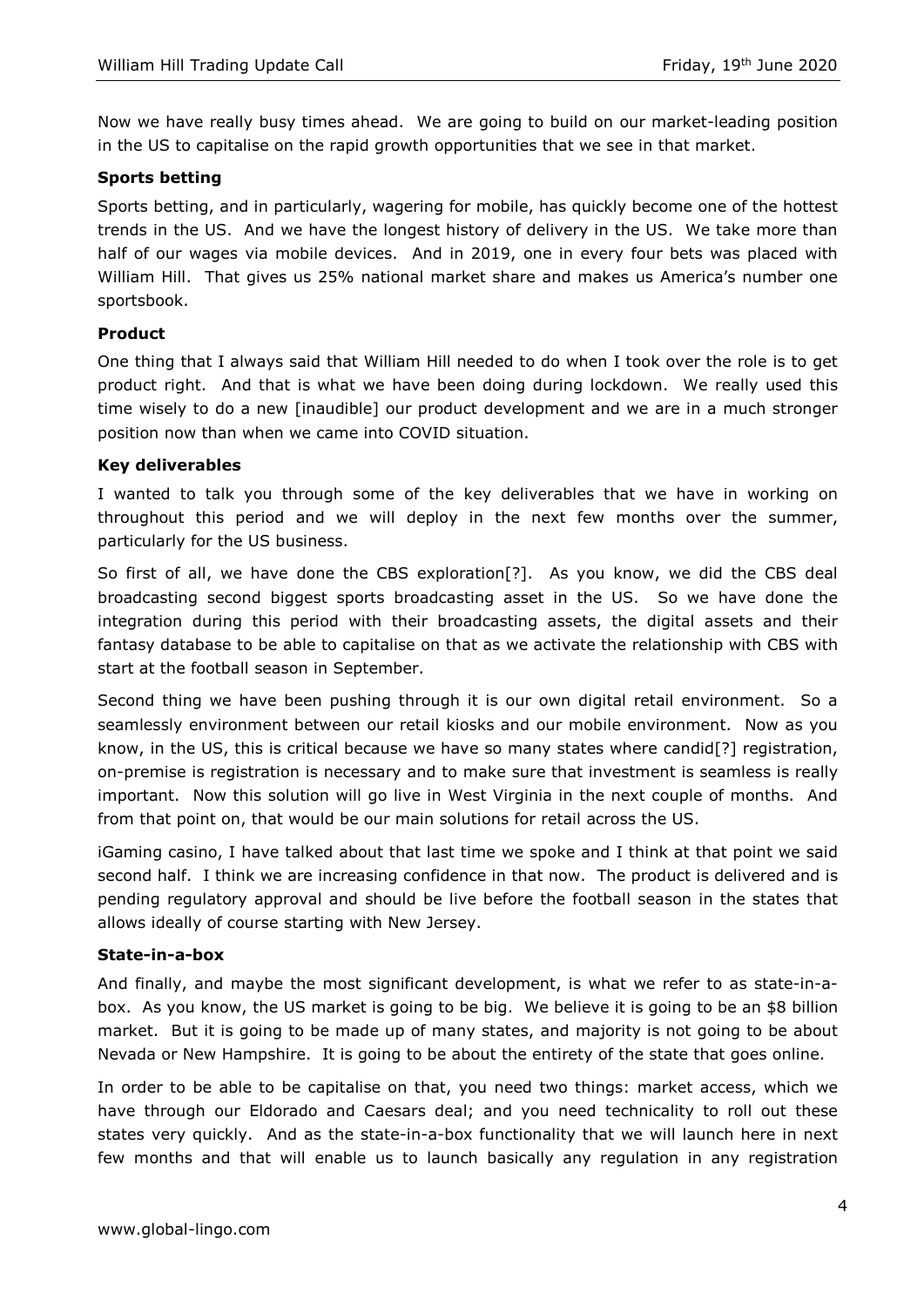format within six weeks. Like I said, that will go live in the next few months starting with Indiana and then we will roll it out in the upcoming states from that point on.

If you do not have a great product, then you would not build market share. Once you have the product, then you can go out and spend on marketing. And we now feel we have all the building blocks in place and we have line of sight of cash generation and we have strengthened the balance sheet.

From where I am sitting right now, what we are doing is working. Our team have proven very agile in these uncertain times. We continue to focus on our customers and deploy product with greater velocity than ever before. And our execution and our ability to execute is very robust.

Thank you for listening and I would like to open up for Q&A.

## Q&A

**Ed Young (Morgan Stanley):** The first one is on your intentional marketing spend. So can I just start with a clarification. In the presentation you referred to marketing spend building towards £250 million per annum. Is that for the whole Group, I take it? Can you just clarify that first?

Matt Ashley: Yes, it is. Ed, good morning. So that is £250 million for the Group. And we expect that to increase next year predominantly in the US. So the Group number will be higher next year.

Ed Young: Okay. As you said, what is it building towards? It seems like marketing was 175 million last year. So US marketing perhaps building to about 100 million. Is that still implies of the 7.5 billion market size you have got if you got to a 10% share to 100 million? Will they be sort of 13% of sales, seems very low. So I was not sure that to read that as you are targeting a lower market share than 10%, or do you expect to be marketing to be very low. But it sounds like you are saying that £250 million you are building towards is, what sort of timeframe you have got on. But it just seems like that does not really correlate with the ambition in terms of what you said in the presentation and the words you have been using about your ambition in the US. So can you help to clarify what the timeframe is that  $£250$ million marketing. What could it go to and/or I guess another way of asking it, what sort of share are you really targeting?

**Ulrik Bengtsson:** I think just jumping in on that, Ed, the broad estimate you have put out there of 100 million for the US is probably broad there, right? But on top of that, suppose you have all the other assets that we have, right. So that is just the actual sort of focus then. Then we have the CBS relationship. We have the Caesars' sportsbook brand as well, right. So that is not the only marketing activity we are engaged in.

**Ed Young:** Okay. And then my second question is perhaps an obvious one. It is a strategic one on the US. Eldorado-Caesars looks like it is going to complete imminently if your US partners repeatedly said they wanted to see a spin-off of the business and we have obviously all see in the market reaction to seeing a pure play like DraftKings in the market. So can you just outline your thinking around the optionality you have there and whether you have sort of changed or diverted your thinking over the past few months?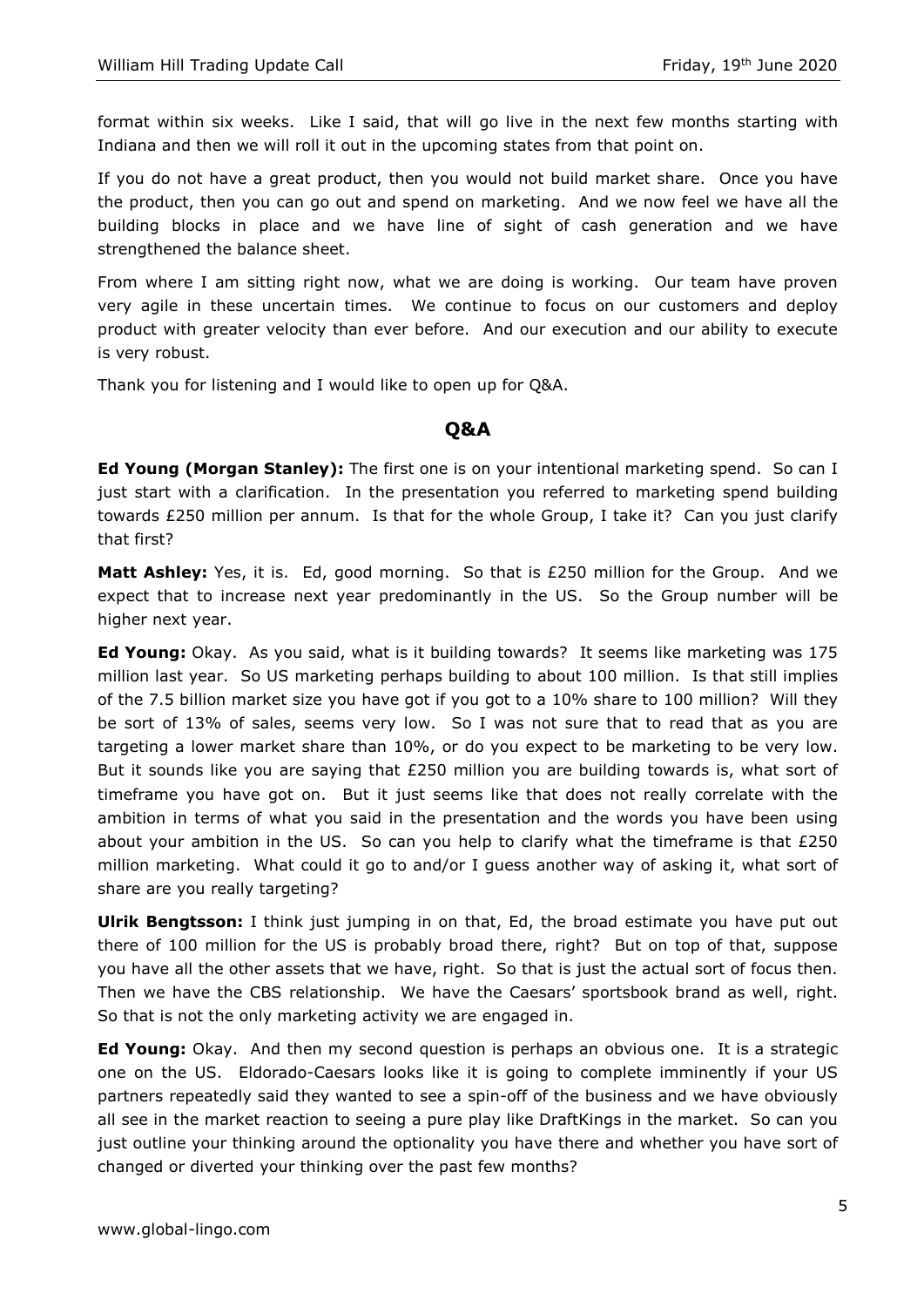Ulrik Bengtsson: Well, I think our thinking is the same. We always, and that is our obligation, look at all options that we have in front of us and we evaluate them at the merits. We are currently not thinking about a spin-off of the US business should that at some point present itself of the best course of action. And we agree with that with our partners, of course again we would seriously look at it.

What we are focused on right now is the next 12 to 18 months there is going to be a very busy time. They were always going to be extremely busy, but given COVID how this has compressed the developments in the US is going to be even busier. And during this time, we want to be able to scale our business properly and build a robust and fast-growing business. And if we have that in place, I am sure we will get a fair valuation of that regardless if it is in hands of William Hill or somewhere else.

James Rowland-Clark (Barclays): Just looking at your slide five and your downside scenario, firstly, you have got three factors there: lower footfall in retail, slower US recovery and then the first regulatory impact. Could you outline what it is you are pricing in or forecasting at a very high level in terms of that adverse regulatory impact, given what we have heard from the APPG yesterday. That is my first question.

And then secondly on the US. If asking that slightly different way for most last question. There is obviously a lot of focus on the US. Do you think that your current approach of looking to grow profitably is the best way to generate a decent value for your US business in the medium to long-term? Or would you consider more of a market share approach?

**Ulrik Bengtsson:** Well, let us start with the regulation piece. I think it is important to understand that the APPG is one voice. They contribute the debate. But I do not think they really have the numbers overall today as they did a few years ago to sort of pull through legislation.

As per that, nothing really has changed. We have worked very closely with DCMS as an industry during the COVID situation. We have shown that we can step up when it is needed, deliver the advertising ban, the pledges and we did the charity raise on Grand National, etc. So I think we have displayed that we can act as an industry and self-regulate in a responsible way. And having said that, we still support the review of the Gambling Act.

And I know this is on the agenda as soon as the COVID situation is tapering off a little bit for DCMS to get on with the gambling review. And we will support that. We will provide data and evidence. And we already did that in House of Law and Select Committee as you know. So that is going to happen towards the backend of the year, and we will see what comes out of that.

There is going to be some things in that review that we like and there is going to be some things in that we do not like. But we will support whatever comes out of the review of the act because we think that is the only way to sort of put this discussion to bed in the UK for good.

I think what Matt has done in the modelling is he is modelling a  $E2$  scenario broadly, just because that is one of the things that has been talking about quite publicly. It does not necessarily mean that we think that is the most likely scenario, but it is one of the scenario.

As for US growth, the answer in short is yes, and we can, of course, elaborate that at some point in time. But we do think that is still our strategy.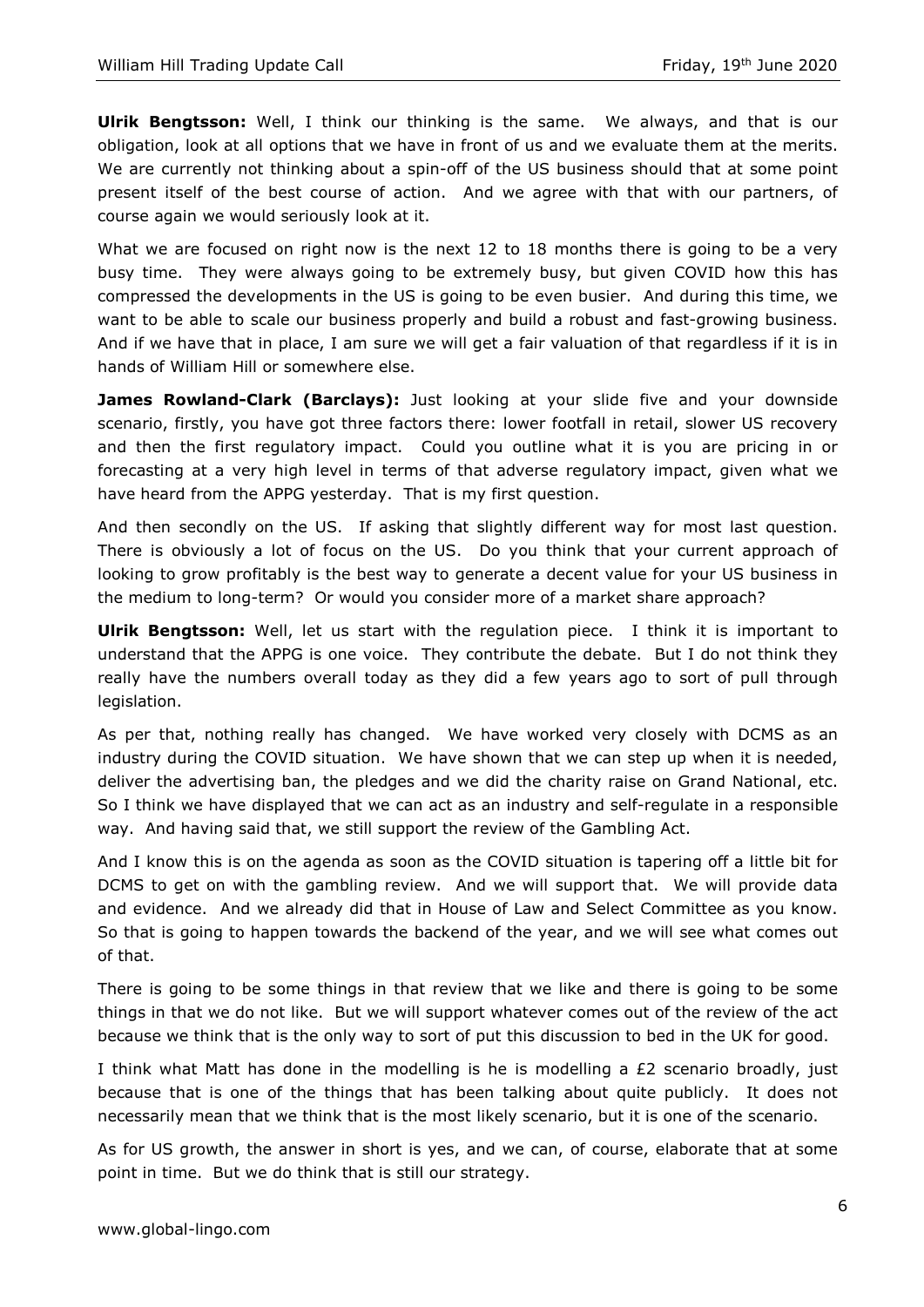**Monique Pollard (Citi):** A couple of questions from me, if I could. Firstly, just back to the US and the launch of online gaming. Just wanted to get an understanding from you of how much do you think this could improve your market share in States like New Jersey for instance, so adding that online gaming piece to the mix?

**Ulrik Bengtsson:** Yeah, sure. I can start with that. I mean, theoretically as you would have seen, the New Jersey market is basically 50-50 sportsbook and gaming. And we are currently only playing in the sportsbook segment. So theoretically we should be able to double market share over time in New Jersey.

Monique Pollard: Got it. And just also wanting to understand in terms of the US, what is here on book with the retail estate. So during that period what proportion was open and how we should expect the retail estate in the US to open up over the coming weeks and months?

**Ulrik Bengtsson:** Sorry, the first part, was that how big of the US retail estate that was open in the last six weeks?

Monique Pollard: Yeah, exactly. And how that will stand over the next week.

Ulrik Bengtsson: Yeah. So in that period nothing. So that minus 62 includes zero retail revenue in the US. So that is all online business. How we expect it to open up? I think what we have said before is we think that the regions are going to come back much quicker than Las Vegas and Nevada, given that it is such a sort of event destination and a lot of conferences and congresses are of course cancelled or postponed. So the full force of our Nevada business probably is a little bit further out in the regions.

But in the regions we see good tractions. I mean, the most important for us of course Iowa and Prairie Meadows should open up this week. And it is happening now in the next few weeks. And of course fingers crossed, there is no big second phase here where that will disrupt this roll out. But we start to see the regions come back from this week and onwards. But again, Nevada is a bit of further up.

Monique Pollard: Great. Understood.

Michael Mitchell (Davy): The first on the balance sheet, please, just in terms of the optimal leverage level, medium term level that you have called out, namely one to two times. I wonder could you help us in terms of what kind of journey you would be content with getting there and how high you would be willing to see leverage roll in that intervening period? That is question number one.

Question number two, just on your UK retail estate. Could you help us with the basis by which you will measure the performance of individual stores or the more broader estate over the coming period? And how long do you think it will be before you truly understand kind of the health and prospects for that channel going forward?

**Matt Ashley:** Shall I take the leverage question? We set out on slide five of our investor presentation a couple of potential scenarios for the net debt EBITDA gearing, so in that our base case we had between two and three times for this year coming down in 2021 below two times. So that is our base case. So if we have learned anything over the last few weeks and months, things do not always come to pass.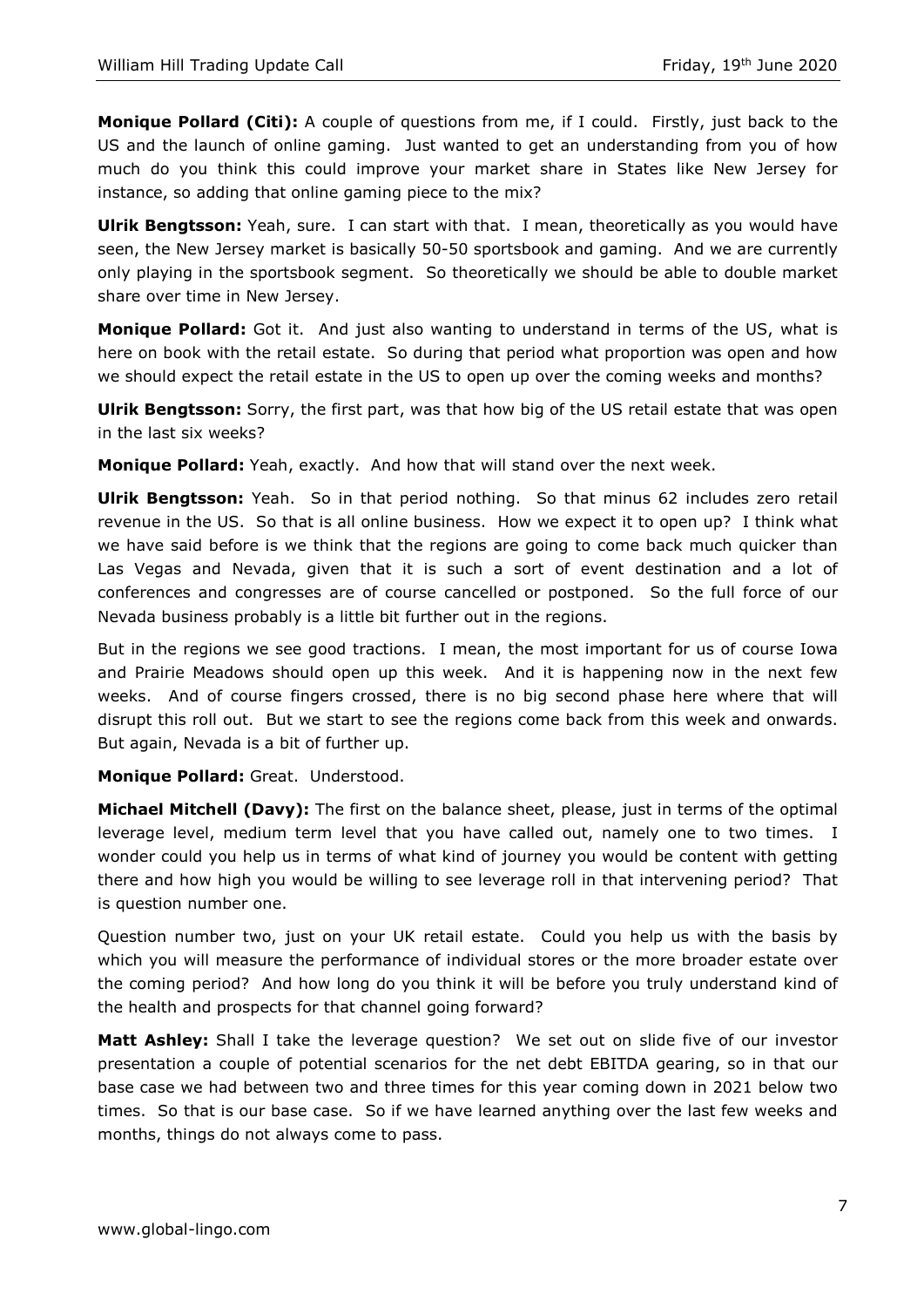So we have also included a downside scenario which has three to four times this year coming down to two to three times next year and then below that afterwards. And so that was the basis of the rationale for the placing essentially that we understand these next 18 months are absolutely critical in the US, but it is really important that we roll the tax out in the all the states that liberalise that we have a presence and that we also have the firepower to spend on marketing to support the product that we have got out there.

And we wanted to be able to do that in a downside scenario where perhaps other elements of the business are under challenge. We absolutely did not want to lose this opportunity because we think certainly 2022 and onwards we will start to see significant generation of cash and profits in the United States. So really important that we chase that. So hopefully that gives you the colour you are looking for.

I think Ulrik's line has dropped off. Do you want to repeat your second question?

**Michael Mitchell:** Again just the basis for which you measure the performance of your UK retail estate over the coming period? I mean, clearly it is a very uncertain period for that channel and I guess just interested in your thought in terms of how long you think it will take before you can kind of make a formal educated view in terms of actually what the longer term prospects for UK retail is?

Matt Ashley: Yeah, absolutely. So we opened on Monday. This week we should open about half the estate over the week. The teams worked really hard. They have put screens in not only over the counter sneeze screens but they have put screens between FOBT terminals and they have distributed PPE throughout the entire stores. So we are pretty pleased with the logistics and how that is going and the footfall these first two days has been very encouraging.

So our plan is to open the retail estate tactically. So for example in Wimbledon where there is huge amounts of footfall, we have got people busy placing bets when we got the shop open. Our office is on Tottenham Court Road, which is pretty quiet at the moment, and so our shop is closed. So we will open those stores as we see the footfall pickup, but we anticipate being having the vast majority of the stores will open sort of in September time.

In terms of how we think the footfall will recover and the revenues will recover, we are assuming we think we will get to about certainly 80% pre-COVID levels by the end of the year. That would be our metre. And I think we have really benefited from the fact that we got on the front foot and closed 700 shops previously. And that has given us what we understand is a considerably larger buffer than some of our peers who have not closed any stores and sort of anecdotally 10% drop in revenues caused them discomfort, whereas we will be able to withstand a 10% drop in revenues and still have very many profitable and cash generative stores.

So well, it is obviously suck it and see. There is a bit of a pattern here you will be familiar with that if other stores close from those punters will cascade into hopefully our stores and we just have to see how that shakes out. So little bit of movement within that, but that is kind of our broad plan.

Michael Mitchell: Super. Very clear.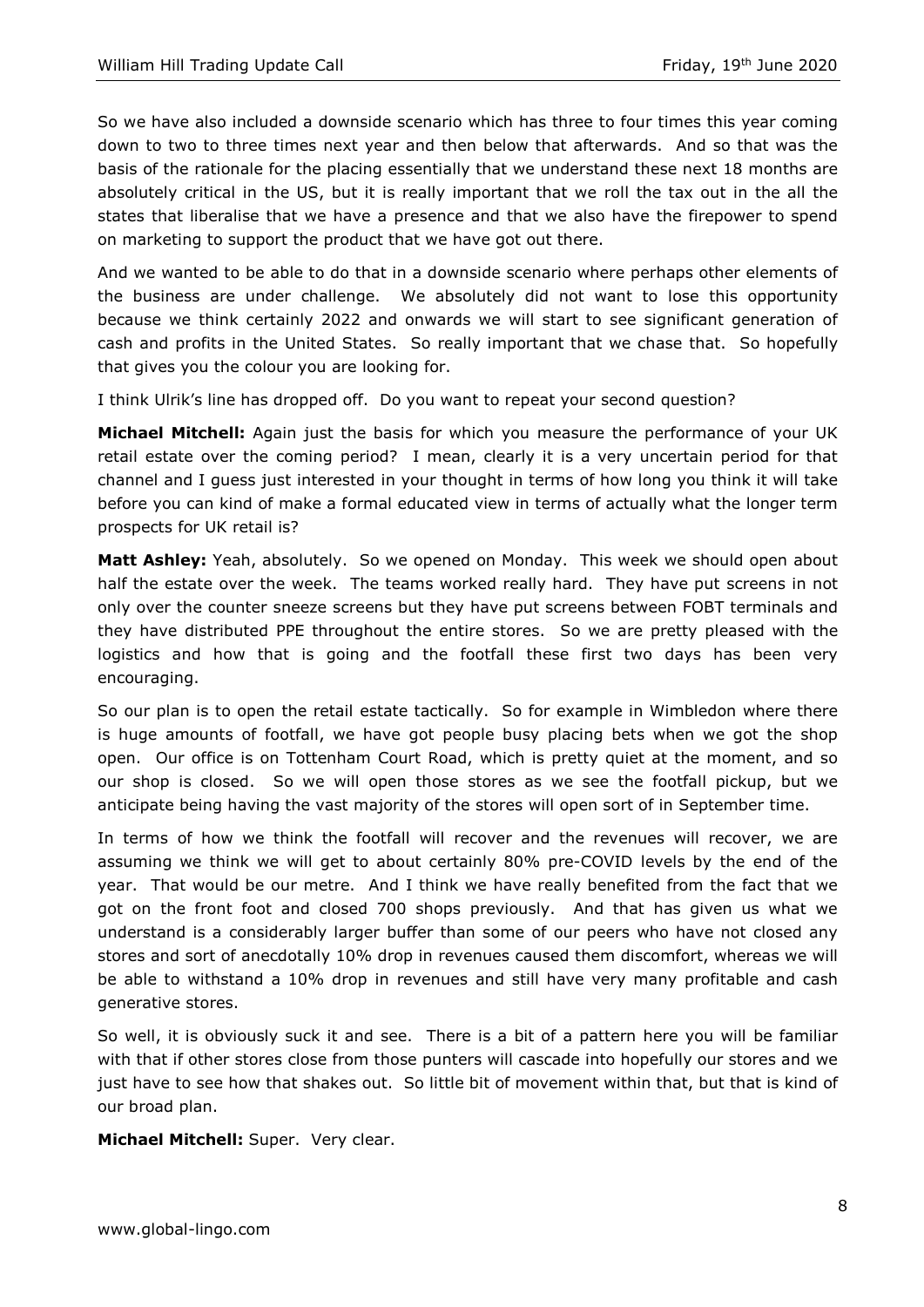**Joe Thomas (HSBC):** Just a couple on the trading performance, would be helpful. Obviously, online only down 1% year-to-date would basically as you alluded earlier, to a large extent, during this COVID period now. Can you just help contextualise that minus 1%? I mean, what were you expecting it to have been by the time you got to this point? And also within that minus 1%, what is the pro forma number because there is a contribution from Mr Green in there?

And then just going back to the US or the equity raise. Some of it is obviously defensive protect yourselves against adverse regulatory developments and so on. Some of it sounds like it is offensive, so to spend more in the US. I am just sort of wondering how much of the equity raise you are sort of keeping in your back pocket in case developments get worse over here?

Ulrik Bengtsson: Let me start with the trading one and Matt can take the question. So on the trading, I think, pro forma number, there is only the first quarter where we had Mr Green, but we did not had Mr Green last year. So that we did breakout in a previous statement that we can re-circulate that back to you. But overall, I think what we should be looking at and what we should be referring back to is really the comparison in the COVID situation. So from the minus 21% that we have in the week 11 to 17 to the minus 3% that we have in 18 to 23, which is a significant improvement. And that improvement is driven by partly sport because some sports has been coming back obviously, but more Importantly, it has been driven by structural product improvements in our gaming vertical.

And last call, I did mention to you that we were not quite happy with the gaming performance in the UK business in the backend of last year and early this year. We did launch a new gaming front and we call Quicksilver[?] in April. And that has really had good traction with our customers and we have seen customer satisfaction on the highest level gaming verticals for the last two years. So that is what has been driving that to a large extent. And for the international business, of course, that should continue to develop really, really robustly and no matter how you look at it effectively it has been growing all the way through the COVID period.

So encouraging signs on the online UK and continued strength in the international business. I think that is how I would view the trading.

**Joe Thomas:** Well, versus what you would expect this. You obviously come out with the some guidance out there sort of performance of the online for the COVID hit for the group. I am just wondering given the numbers that you have delivered for online, how much ahead of expectation that is?

**Ulrik Bengtsson:** Well, I am not going to go into how much it had, but I mean we are clearly ahead of expectations. I mean, from the initial communication and from the last time around, the cash burn tells you an indication of that. That is, of course, cost savings but it is also trading performance and we started with a number I think 25 to 30, going to close to 15 and now we are below that. So all of that indicates that we are planning along ahead of what we have expected.

## Joe Thomas: Okay.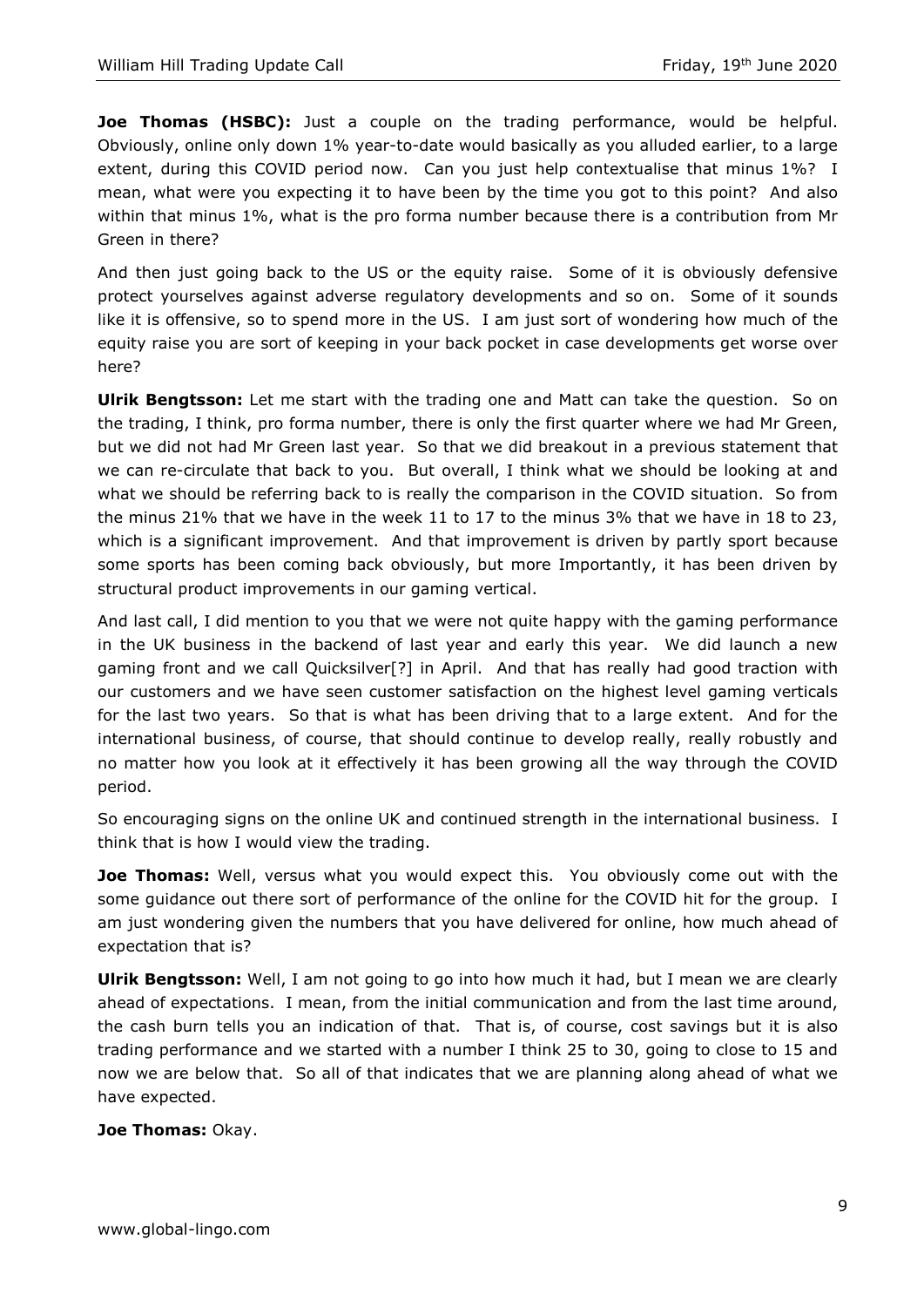Matt Ashley: Hi Joe, Matt here. I think for the pro forma number for week one to 23 without Mr Green, you would be looking at minus 4% versus the minus 1% in the table. And then, look, I do not think we saw Belarusian football and Ping-Pong would be that popular frankly. So that is to add a bit of colour to that. I think we just had lower numbers for the sports betting.

And then around the equity raise, I think there are two elements to it. One is when preparing the balance sheet, we were running it as hard as we wanted to going into the year-end and then COVID came and it got too hot. So clearly there is an element of this, which is bringing it down to a level that we think is more manageable, but the second element is you can see a scenario very easily going forwards where perhaps the economy is recovering a little slow in the UK. Perhaps some regulation gets announced in the UK, although I do not think the announcement will be imminent and I do not think the application will be imminent but you could sort of see that on the horizon.

And at the same time you have have got this incredible opportunity in the US and the Board are looking at it saying, well, we need to invest to grab this. We have to got to ride that wave. And we felt that we needed the right platform to do it. So we feel we have got the firepower now to spend the money that we need to on the tech and on the marketing to catch that wave because we think that we can get to a place that with reasonably meaningful profits and cash flows trajectories in 2022 and we do not want to miss.

So it is about coping with whatever 2021 and the early part of 2022 throws at us. So I think we have been quite clear on our placing. So there is two parts to it. One is the repair of the balance sheet, and two is then giving us the platform for growth if that is helpful.

**Ed Young:** One follow-up on the decel<sup>[?]</sup> of the US tech, if it is okay [inaudible]. Just to clarify. Am I right to understand that essentially the rollout of the NeoGames backend that you are already using in New Jersey and that Rosy[?] on the retail side essentially speaks to that. Is that the right way of thinking about it? So you will be replacing CBS gradually on the backend. And you said you got Indiana this summer. How long is it until you have a unified tech stack across the country, including Nevada, do you think?

**Ulrik Bengtsson:** Well, we do not operate the NeoGames backend. We operate an account management system that is NeoGames, but everything else in the backend is our own. betting engine is proprietary built, trading system proprietary built, data platform proprietary built, CMS proprietary built, the front-end. So it is a proprietary. But yes, we call it the Liberty Tech platform that we launched in New Jersey.

Now that is the foundation for the state-in-a-box. But as you know and you would have known from the European development, every market managed to find a new piece of regulation and requirement on every state. So whether that is in the responsible gambling, around the AML requirements, registration requirements or whether that is physical infrastructure needs to be put in place in one state, which makes it need to be adapted for every regulation effectively. And this is nothing we can get aways from and again we have seen that in Europe.

So what we have learned from Europe is of course we need to find a way to do this really quickly not to be too burdensome on the rest of the teams and [inaudible] product development. So that is why we developed this functionality that is very, very flexible in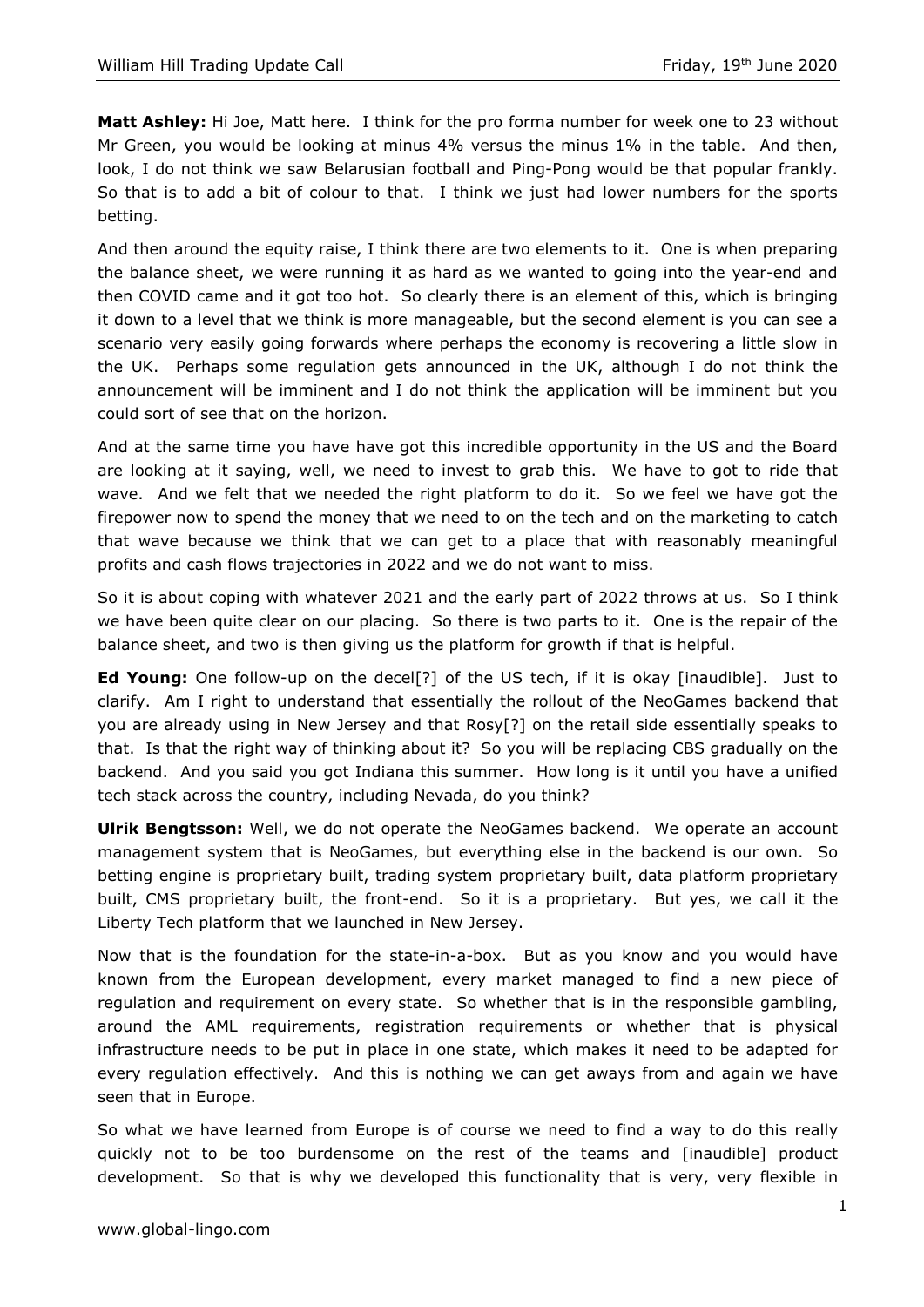terms of turning features and functions and different requirements on and off depending on the state. That is the state-in-a-box solution.

Now all of this is pointing to one unified platform across the US, and we have a plan to migrate the CBS platform in Nevada during next year. But I am not going to commit to any dates on that yet, because those have been shaken a little bit due to the COVID situation.

**Ed Young:** That is very helpful. So for instance Colorado, is that a state that you would be doing with sort of CBS or would that be on state-in-a-box just to understand new states are they going to be all state-in-a-box from now on. Is that reasonable?

**Ulrik Bengtsson:** Yeah. Without commenting on particular states, but broadly yes. From we get Indiana live with that solution, all states following that will be on the state-in-a-box solution including our own proprietary retail solution.

**Ted Nyhan (JP Morgan):** On your comment regarding having line of sight to generate positive cash flow in the second half, is that for the entirety of the second half and is that referring to free cash flow? And what kind of CapEx assumption for 2020 are you factoring in there and any working capital investment?

And then my second question is, would you exclude doing bolt-on M&A outside of the US in the near to medium term in your current base case?

**Matt Ashley:** If I take the financial questions. Operating cash flow, so we reduced the cash outflow most recently to about 10 million a month cash burn. And obviously we have now got more activity because our retail estate has come online and is coming online as we explained between now and through September for the full estate. We will roll it out.

Now very clearly there is an element of estimation in footfall in how that builds. We have had a look at our peers on continental Europe and it takes a few weeks for it to build and it is still building. So a reasonable estimate I suppose is that we are generating cash in September certainly and that would be operating cash flow.

In terms of working capital, I am expecting some outflows net for the year on working capital.

And then CapEx. So basically just to give some colour on the working capital, I am sort of thinking around the roll out of some of the exceptional costs and store closures and other things that have been taken previously, that would be a contribution. And we have also got one or two legacy matters that are fully provided for tax with Mr Green that we are negotiating settlement and payment plans. So I think for the year we will see negative working capital.

In terms of CapEx, now that we are confident in our balance sheet I still think we will spend 100 million this year in round numbers. So I think that is a reasonable assumption.

Ulrik Bengtsson: And on the M&A piece, we do not have a plan right now to do any major acquisitions in the US, but of course we are always looking at ways to strengthen our business, and that could be strengthen up existing partnerships or finding new partnerships or JVs and if there are small cash components in that, of course, consider it. But we are not embarking on acquisition strategy more broadly.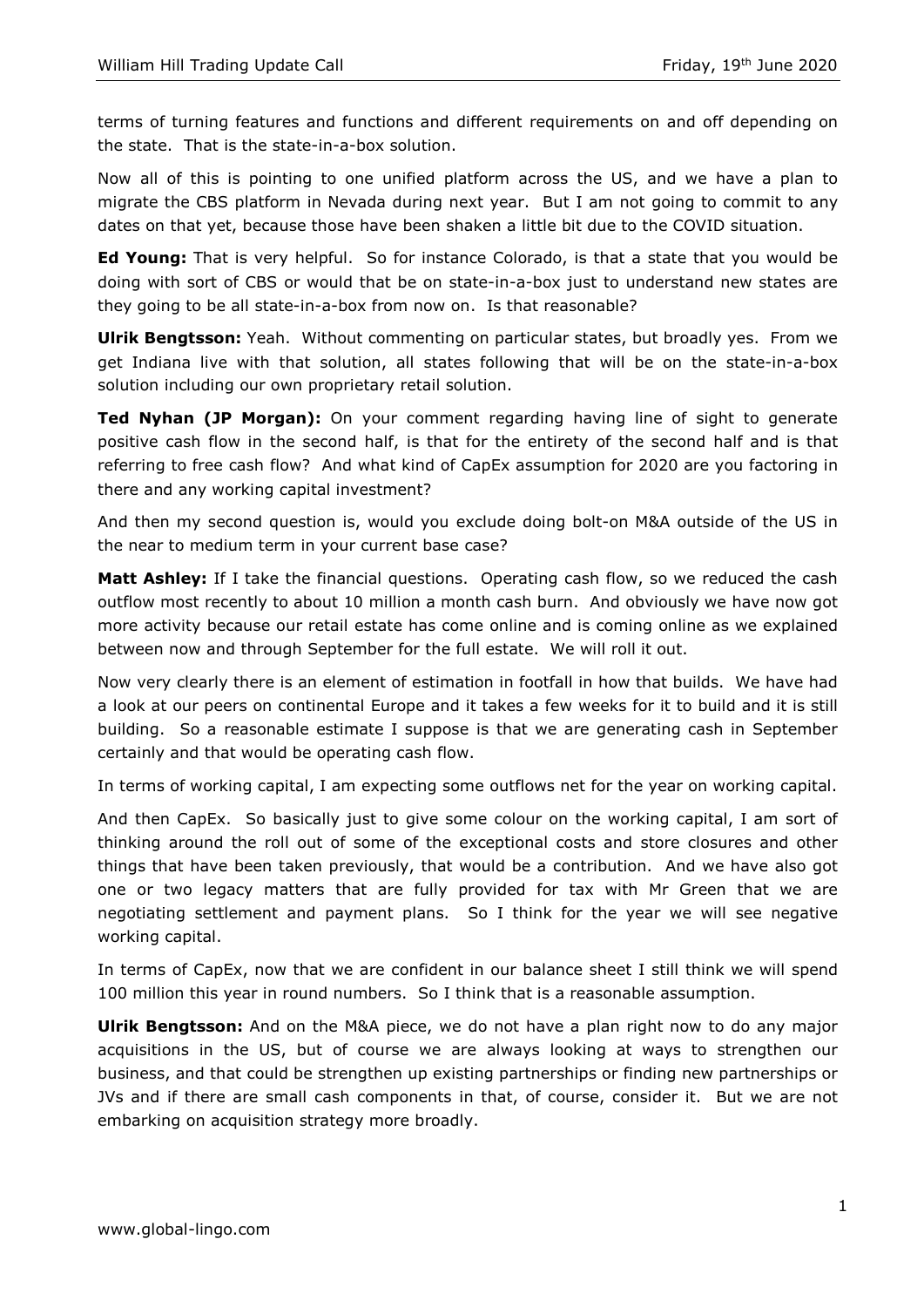**Simon Davies (Deutsche Bank):** You mentioned that UK retail perhaps returning to 80% to pre-COVID levels by the year-end. Does that mean that towards the latter end of this year we should expect to see another wave of restructuring and store closures within the estate?

And secondly, can you give us some feel for when you might resume dividends? Obviously the balance sheet makes a lot stronger certainly looking out to 2021. Is it reasonable to assume that you will resume dividends in 2021?

Ulrik Bengtsson: Well, first of all, we are very pleased with our decision early on this year to close the 700 shops and [inaudible] island estate, and not try to sort of carry those shops through COVID. So clearly that was the right decision. But that also means that we have a very good view on the bottom part of our estate, and we know exactly what needs to be true for all of that to be sort of long-term sustainable.

And from what we see now, we do not anticipate any large scale closure programmes in the current plans short-term.

Matt, do you want to comment on the dividends?

Matt Ashley: Yeah. I mean, look, candidly we have not just done a placing to return it in the next few weeks of the dividends. So the plan here is to prioritise growth in North America and get that delivering. And when we see sustainable cash generation and sustainable profits, then the Board absolutely acutely aware of the value that dividend has to our investors. And once we think the gearing is in the right place and we have got a line of sight to sustainable cash and profit generation, we will make an appropriate decision on the dividend. But as I say, I think that is a medium term objective rather than a short-term one certainly.

Kiranjot Grewal (Bank of America Merrill Lynch): Just had two questions. Firstly on retail stores. So are you able to give us any colour regarding what you are considering for the lower footfall in your downside scenario. I think you said 80% at the end of sort of this year as a best case. So is it sort of similar levels forward into 2021?

And the second question is on customer acquisition cost in the US. Are you able to give us any colour where it is at today. If no figures, then potentially how it is progressed or directionally in the last 12 months given your focus on profitable growth. So just sort of wondering would you chase any further average customer acquisition cost hikes if the market is increasing?

**Matt Ashley:** So I will take the first one and let Ulrik take the second one there. On the retail stores, we obviously do not quite have the usual sporting calendar. There are two ways of looking at it, is it not? One of them is that it is unsettling and it is different and it is going to take a while to go back to normal. September, we think we will have normal sporting calendar. But the other is actually you might have a bit of a double bubble effect because you have got more activity now between now and September then you might otherwise have had. Certain events like the Premier League coming now, certainly typically and historically would serve us better than, say, the Euro championships. So we have just got to see how that plays out and how it builds.

In terms of specifically a comparison, so 80% footfall was the assumption for the end of this year in the base case. For the downside case, we have assumed 70%.